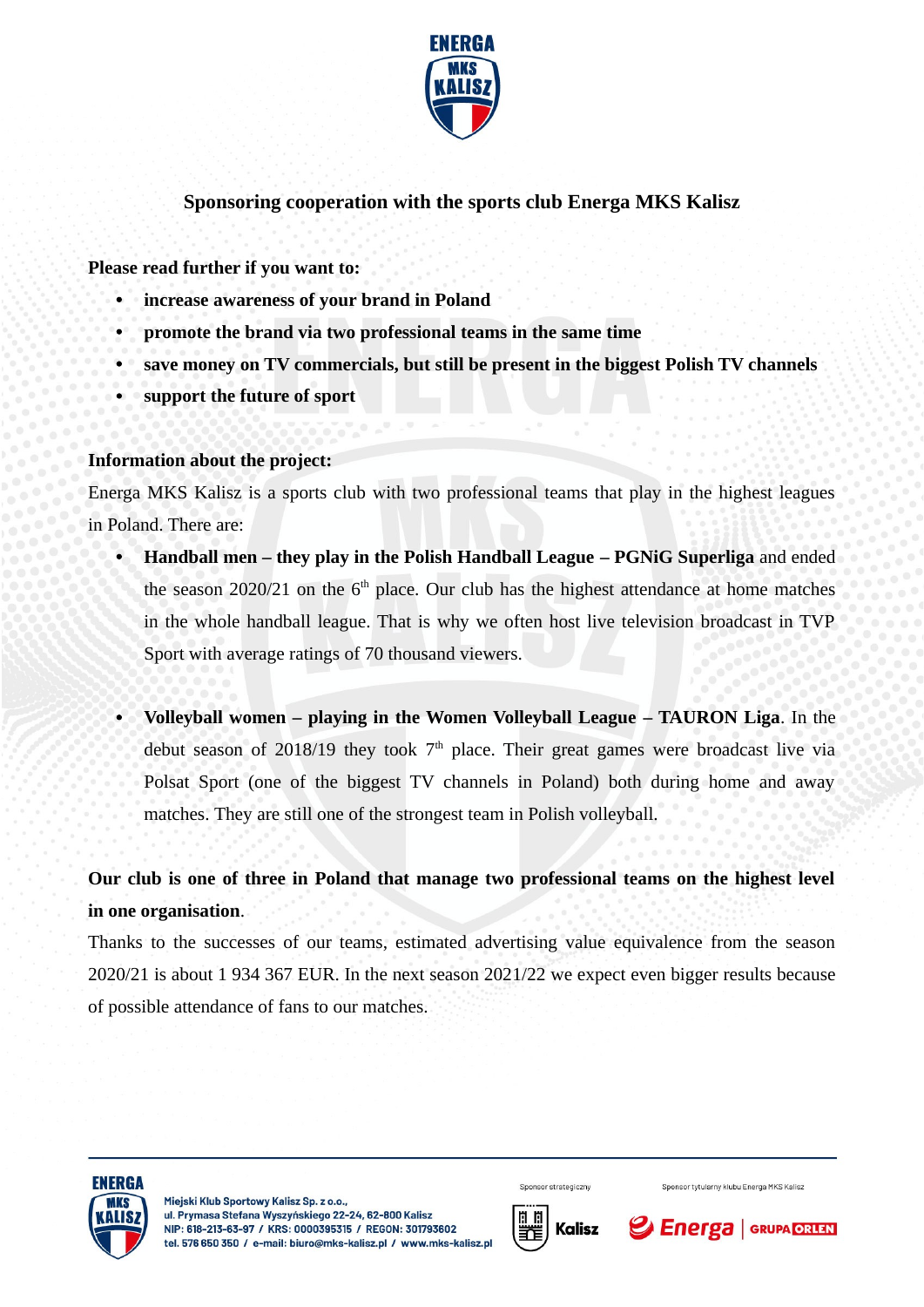

**Energa MKS Kalisz has already become a strong brand on the Polish sport market**. That is why our Sponsors & Partners can count on bigger visibility in media with every season. Home matches in Kalisz are very popular among local fans. In the seasons before COVID-19 pandemic, games of our handball team attracted the greatest number of people in the whole league. Our town Kalisz is known for long volleyball traditions. That is why also achievements of our volleyball players were cheered on by thousands of fans.

### **What can we do for You & Your Brand?**

- Ensure brand visibility in Polish television (Polsat Sport, TVP) with cheaper cost than buying a TV commercial;
- Place Your Brand as a proud Sponsor of the club by placing the Sponsor's logo on sport shirts of the players  $\rightarrow$  promotion via photo shoots, press photos and live TV broadcast
- Promote the brand among our fans by placing the logo on all printed materials (billboards, tickets, magazines, clapper boards, posters)
- Enable direct reach of customers via advertisement in club's magazines and via promotional actions in the hall during matches
- Establish brand awareness via exposure of advertising equipment in the hall (e.g. advertising boards, balloons, flags)
- Support brand awareness online via presentation of Your Brand in our social media (Facebook, Instagram & Twitter)

Our club organises many promotional events, mainly in Kalisz and its region. We also participate in league's actions that are nationwide. Handball and volleyball players promote fair-play lifestyle without addictions through social actions and meetings with children and teenagers in local schools. Every visit of sportsmen meets great excitement of kids.

Our mission is to teach them sports and healthy lifestyle, humility and perseverance. All these abilities will pay off not only during sport adventures but also in a grown-up life. Youth is the future.





Sponsor strategiczny

Sponsor tytularny klubu Energa MKS Kalisz